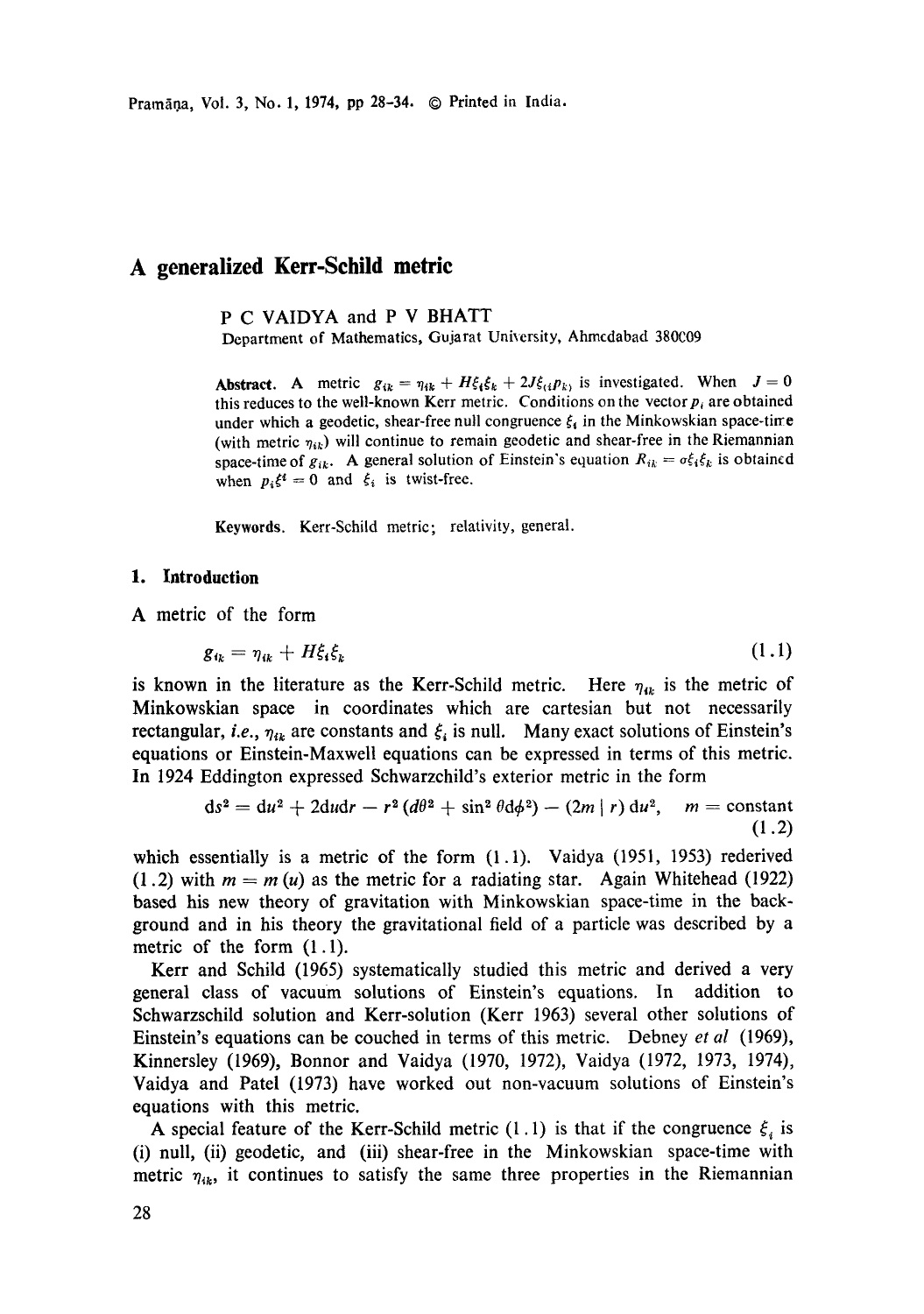space-time with the metric  $(1, 1)$ . This is the reason why this metric is extensively used in working out Einstein fields or Einstein-Maxwell fields permitting the existence of geodetic, shear-free, null congruences.

But studies of vacuum solutions of Einstein's equations by Robinson and Trautman (1962), Robinson and Robinson (1969) and others also show that there are other interesting metrics for which the above three properties continue to hold good when one passed from a Minkowskian space-time to a related Riemannian space-time. It is our aim to systematically study one such metric by generalizing the Kerr-Schild metric (1.1).

We shall study the metric

$$
g_{ik} = \eta_{ik} + H\xi_i \xi_k + 2J\xi_{(i} p_{k)} \tag{1.3}
$$

with  $p_k$  an arbitrary vector field which may be taken as space-like without any loss of generality. Throughout the paper the round brackets and the square brackets including the indices will denote symmetrization and anti-symmetrization respectively.

#### 2. The metric

Take a Minkowskian space-time  $\mathcal M$  with signature  $(-, -, -, +)$ . Assume that it is pervaded by a null, geodetic and shear-free congruence  $\xi_i$  so that

$$
\xi_i \xi^i = 0, \quad \xi^i_{\ ,k} \xi^k = 0, \quad (\xi^i_{\ ,k} + \xi_{k,n} \ \eta^{n i}) \ \xi^k_{\ ,i} - (\xi^i_{\ ,i})^2 = 0 \tag{2.1}
$$

 $\eta_{ik}$  being the metric for M, and a comma denoting ordinary derivative.

We use the geometrical framework developed earlier (Vaidya 1974) to obtain a real tetrad system in  $\mathcal M$  appropriate to the congruence  $\xi_i$ . Let  $(A_i, B_i, C_i, \lambda_i)$ be the four mutually orthogonal Galilean uniform vector fields which can always be found to pervade a Minkowskian space-time.  $\lambda_i$  is a time-like unit vector while  $A_i$ ,  $B_i$ ,  $C_i$  are space-like unit vectors. The four uniform vectors give rise to a rectangular cartesian frame with coordinates  $(x, y, z, t)$  for a field point P such that

$$
x_{i} = A_{i}, \quad y_{i} = B_{i}, \quad Z_{i} = C_{i}, \quad t_{i} = \lambda_{i}.
$$

Let us denote by  $\mathcal G$  the flat 3-space at right angles to  $\lambda_i$  at the point P. Then if  $l_i$ is the projection of  $\xi_i$  on  $\theta$  at P, we shall take  $\xi_i = \lambda_i - l_i$ . In 3-flat  $\theta$  let  $l_i$  have the spherical angles  $\alpha$  and  $\beta$  with respect to the triad  $A_i$ ,  $B_i$ ,  $C_i$ . We can now define an orthogonal triad  $l_i, l_i, \bar{m}_i$  as follows:

> $l_i = \cos \alpha C_i + \sin \alpha m_i$  $I_i = -\sin \alpha C_i + \cos \alpha m_i$  $\bar{m}_i = -\sin\beta A_i + \cos\beta B_i$

where

$$
m_i = \cos \beta A_i + \sin \beta B_i
$$

Consider now a Riemannian space  $\mathbb Q$  with the metric

$$
g_{ik} = \eta_{ik} + H\xi_i \xi_k + 2J\xi_{(i} p_k)
$$
 (2.2)

H and J being scalar functions of the coordinates.  $\eta_{ik}$ ,  $\xi_i$  and  $p_i$  are defined in  $\mathcal{M}, \xi_i$  and  $\eta_{ik}$  having been already defined above and  $p_i$  can be taken as a unit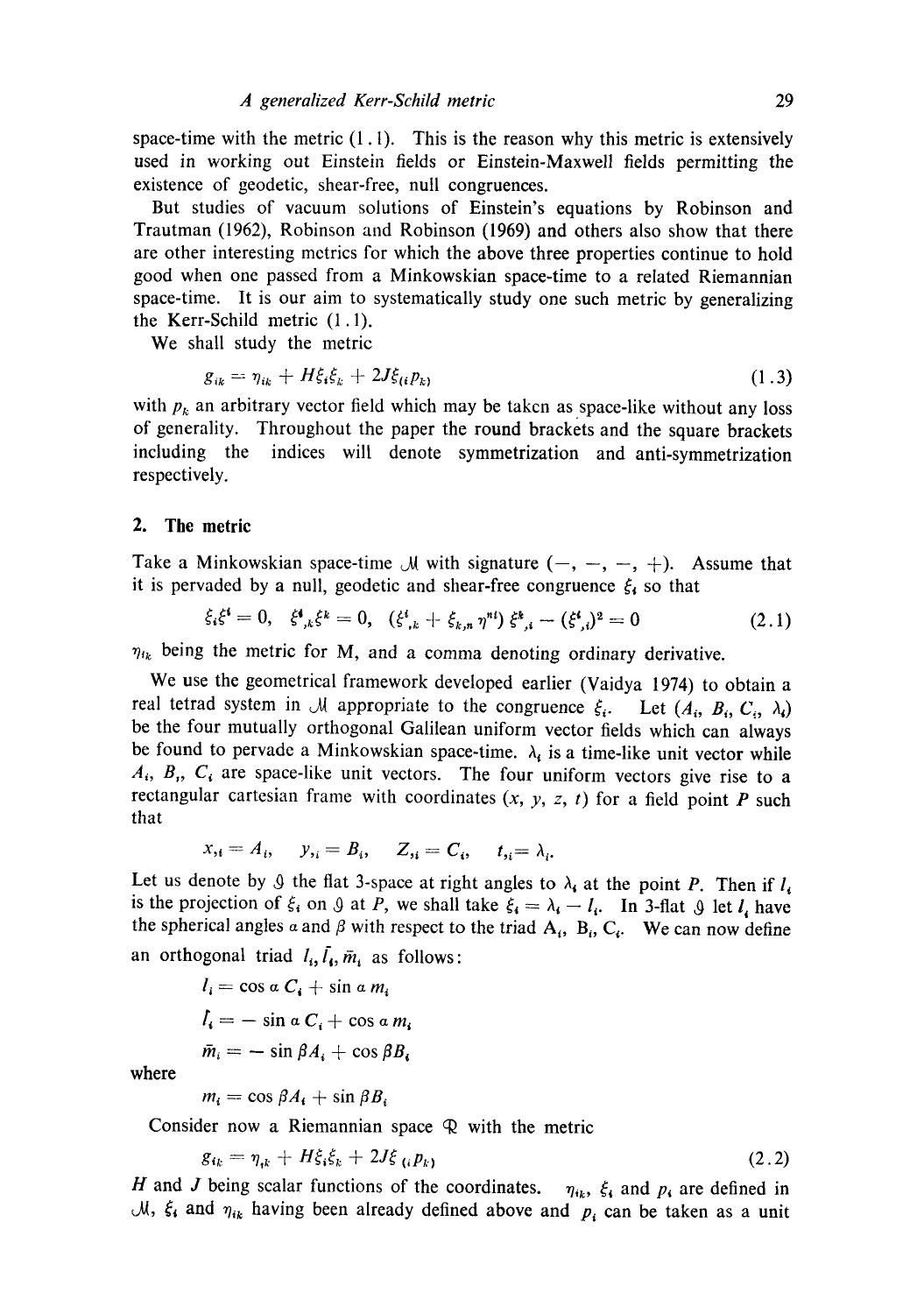space-like vector lying in the 3-flat 9, without impairing in any way the generality of the metric (2.2).

$$
p_i p^i = -1, \qquad p_i \lambda^i = 0.
$$

It can be verified that the determinant g of the metric  $(2.2)$  is  $- (1 + Jp)^2$  where  $p = p_k \xi^k = \eta^{ik} \xi_i p_k$  and that the inverse metrix  $g^{ik}$  is given by

$$
g^{ik} = \eta^{ik} - (H + J^2) (1 + Jp)^{-2} \xi^i \xi^k - 2J(1 + Jp)^{-1} \xi^{i} p^{k} \qquad (2.3)
$$

At this stage we shall specify the convention about raising and lowering suffixes. We shall take  $\xi^i$  and  $p^i$  of  $\mathcal{M}$ , by definition as contravariant vectors in  $\mathcal{R}$  and denote by  $\xi_i$  and p, the vectors  $\eta_{ik}\xi^k$  and  $\eta_{ik}p^k$  even in  $\mathcal{R}$ . As a matter of fact throughout the paper we shall use the convention that raising and lowering of suffixes is done by  $\eta^{ik}$  and  $\eta_{ik}$  whether we work in  $\mathcal M$  or  $\mathcal R$  and that while working in  $\mathcal{R}$  the dependence on  $g_{ik}$  or  $g^{ik}$  will be explicitly written down.

It can now be verified that if covariant differentiation in  $\mathcal{R}$  is denoted by a semicolon,

$$
\xi^{i}_{,k} \xi^{k} = \xi^{i}_{,k} \xi^{k} + \xi^{i}_{k} \xi^{k} \xi^{k} = \xi^{i}_{,k} \xi^{k} + (1 + Jp)^{-1} (Jp)_{,k} \xi^{k} \xi^{l}
$$

and

$$
\xi^i_{;i} = \xi^i_{;i} + (1+Jp)^{-1} (Jp)_{,k} \xi^k
$$

so that if we take  $(Jp)_{ik} \xi^k = 0$ ,

*i.e.,* 

$$
\xi^k\left(\partial|\partial x^k\right)\left[Jp_a\xi^a\right]=0.\tag{2.4}
$$

We shall find that if  $\xi^i$  is geodetic in  $\mathcal{M}$ , it is also geodetic in  $\mathcal{R}$  and that expansion  $\theta$  of  $\xi^*$  is the same whether we calculate it in  $\mathcal M$  or in  $\mathcal R$ . We shall, in the remainder of this paper, assume  $(2.4)$  to hold good. It can now be verified that when  $(2.4)$ holds good,

$$
(\xi^i_{\;i} + g_{mk} \xi^m_{\;i} g^{n\ell}) \xi^k_{\;i} - (\xi^i_{\;i})^2 = (\xi^i_{\;k} + \eta_{mk} \xi^m_{\;j} g^{n\ell}) \xi^k_{\;j} - (\xi^i_{\;j})^2
$$

so that when we assume (2.4) to hold good, a geodetic, shear-free, null congruence in  $\mathcal M$  will continue to have the same properties in  $\mathcal R$ .

For the metric (2.2), it is not easy to write down Christoffel symbols directly and the simplification introduced by (2.4) is not of much help in the matter. But, the following results can be easily established, in view of (2.4)

$$
\{ \xi_i^i \} \xi^k \xi^l = 0, \qquad \{ \xi_i^i \} \xi^l = 0, \qquad \{ \xi_i^i \} \xi_i \xi^l = 0.
$$

It is also possible to obtain explicit expressions for  $\{x_i\}$   $\xi_i$  and  $\{x_i\}$   $\xi_i$  at this stage. These expressions are recorded in Appendix 1. These explicit expressions are enough to show that

$$
R_{ik} \xi^i \xi^k = \frac{1}{2} J p \left( 2 + J p \right) \Omega^2 \tag{2.5}
$$

where  $\Omega^2 = (\xi_{i,k} - \xi_{k,i}) \xi_{i,n}^* \eta^{nk}$ , so that  $\Omega$  measures the twist of the congruence in  $\mathcal{M}$ . We see from (2.5) that  $R_{ik} \xi^i \xi^k$  will vanish if anyone or more of the following hold good.

(i) 
$$
\Omega = 0
$$
, (ii)  $J = 0$ , (iii)  $p = 0$ , (iv)  $Jp = -2$ .

We shall not consider the case  $J = 0$  because in that case our metric reduces to the Kerr-Schild metric. The two cases (iii) and (iv) are not essentially different because both of them lead to the value  $-1$  of the determinant of the metric, in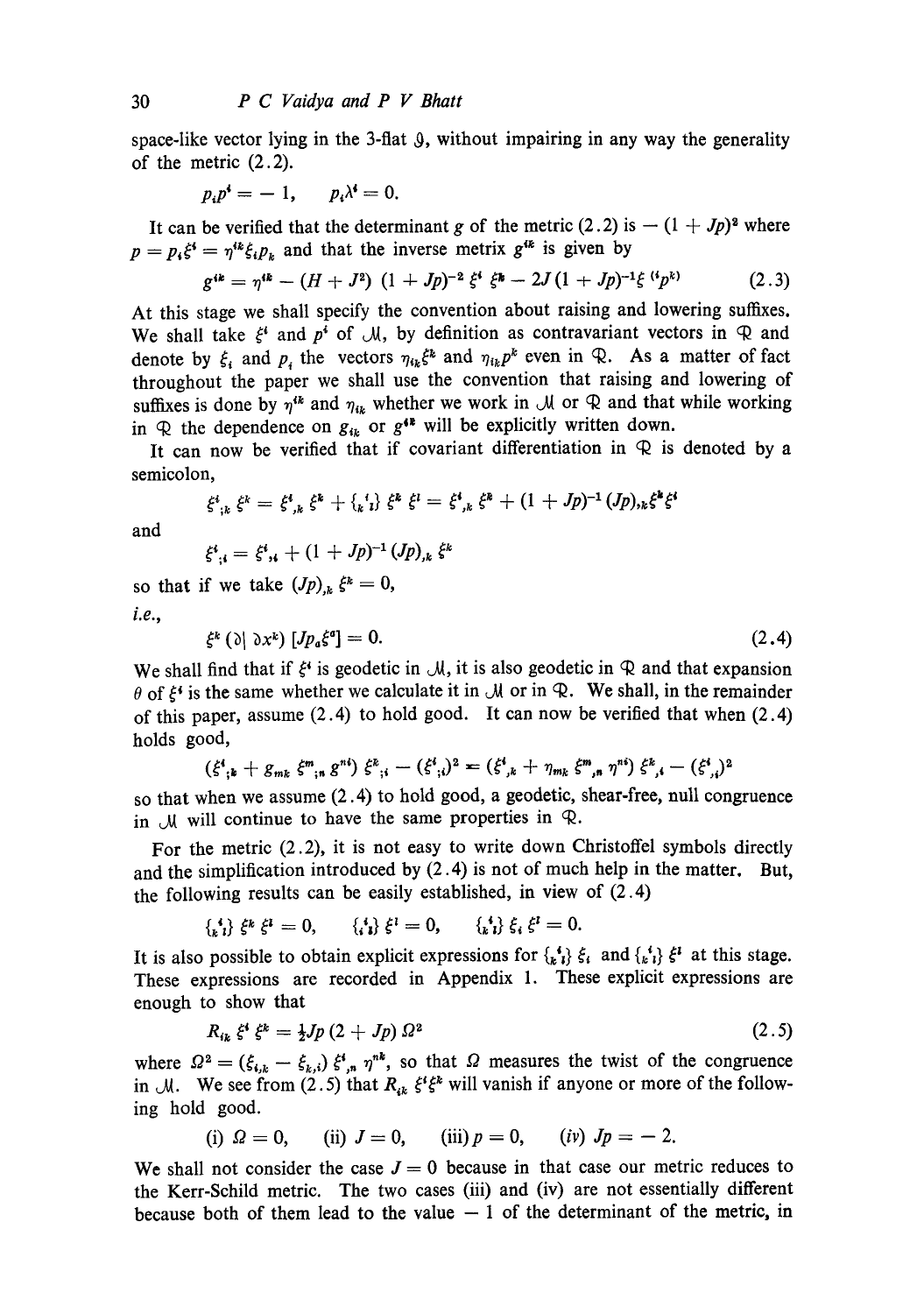one case  $(-g)^{\frac{1}{2}}$  being  $+1$  and in the other  $(-g)^{\frac{1}{2}}$  being  $-1$ . We are thus left with the cases (i) and (iii). We shall distinguish the two cases by (a)  $p = 0$ (b)  $p \neq 0$ . Of course when  $p \neq 0$  we must take  $\Omega = 0$ .

### **3. A particular case**

It is comparatively easier to work with the metric (2.2) where  $p = p_i \xi^i = 0$ . For, in that case the determinant  $g$  becomes  $-1$  and so raising or lowering of indices of  $\xi^*$  by  $\eta_{ik}$  or  $g_{ik}$  produces the same result. Again as  $p_i$  is a unit vector in the 3-flat 9, and  $I_i$  is a unit vector in 9 along the projection of  $\xi_i$  on 9, the relation  $\xi^i p_i = 0$ implies  $l^4 p_i = 0$ . One can therefore get an idea of the gravitational situation described by the metric (2.2) by choosing either  $p_i = \overline{l_i}$  or  $p_i = \overline{m_i}$ . We shall choose  $p_i = \bar{m}_i$ . (A more general choice would be  $p_i = \cos \psi l_i + \sin \psi \bar{m}_i$  with  $\psi = \psi(x, y, z, t)$ . This will be treated in a subsequent paper).

In order to work out  $R_{ik}$  for this metric knowledge about relations between derivatives of  $\xi_{\rm t}$ ,  $l_{\rm t}$ ,  $\bar{l}_{\rm t}$ ,  $\bar{m}_{\rm t}$ ,  $\alpha$ ,  $\beta$ ,  $\theta$ ,  $\Omega$  will be necessary. We shall not reproduce all these known results which have been derived in detail ealrier (Vaidya 1972, 1973, 1974). However, for the sake of ready reference the results which are useful for the present investigation are recorded in Appendix 3.

It can now be verified that  $R_{ik} \xi^{i} \bar{l}^k = 0$  would lead to two alternatives; either  $J_{,4}\xi^i = 0$  or  $\Omega = 0$  and if we further want  $R_{ik}\xi^i \bar{m}^k$ , to vanish, the only alternative available is  $\Omega = 0$  along with an equation for J. Thus with  $p_{\rm t} = \bar{m}_{\rm t}$ , the necessary and sufficient condition for  $\xi$  to be an eigenvector of  $R_{ik}$  is  $\Omega = 0$ . The equation for J can be solved to give  $J = M\theta^2 + N\theta^{-1}$ ,  $M_{,i}\xi^i = 0$ ,  $N_{,i}\xi^i = 0$ . With  $\Omega = 0$ , we further impose a symmetry restriction. We shall be considering the field to be symmetric round the axis  $\alpha = 0$ , so that various functions are independent of the azimuthal coordinate  $\beta$ . In that case  $\Omega = 0$  would imply that the geometrical parameter  $W$  of Appendix 2 will vanish. We can now solve the field equation  $g^{ik} R_{ik} = \eta^{ik} R_{ik} = 0$  to get

$$
H=-\frac{1}{4}M^2\theta^4+K\theta^2+2L\theta-N^2\theta^{-2}\qquad K_{14}\xi^4=0,\ L_{15}\xi^4=0\qquad (3.1)
$$

It can now be verified that with these H and J,  $R_{ik} \xi^k = -\frac{1}{4} K \theta^4 \xi_i$  so that if we wish to satisfy the field equation  $R_{ik} = \sigma \xi_i \xi_k$  then we must have  $R_{ik} \xi^k = 0$ , *i.e.*,  $K = 0$ and  $R_{i\mu} \tilde{l}^k = 0$ ,  $R_{i\mu} \tilde{m}^k = 0$ . The case  $K \neq 0$  corresponds to the electromagnetic field which we shall discuss in section 5. So up to this stage we have

$$
g_{ik} = \eta_{ik} + H\xi_i\xi_k + 2J\xi_i\bar{m}_k
$$
\n(3.2)

with

$$
H = -\frac{1}{4}M^2\theta^4 + 2L\theta - N^2\theta^{-2} \tag{3.3}
$$

$$
J = M\theta^2 + N\theta^{-1} \tag{3.4}
$$

and

$$
R_{ik}\xi^k=0, \qquad g^{ik}R_{ik}=0.
$$

In the restricted case  $\Omega = 0$ , with the symmetry assumption that all functions are independent of the azimuthal angle  $\beta$ , the retarded time u and the geometrical parameters V and W of Appendix 2 are related as follows:

$$
W=0, \qquad V\csc a=f(x), \qquad x=u-V\cot a
$$

f being an undetermined function of argument. Now a function  $M(x, y, z, t)$ satisfying  $M_{14} \xi^4 = 0$ , can be regarded as a function of u and a only, so that in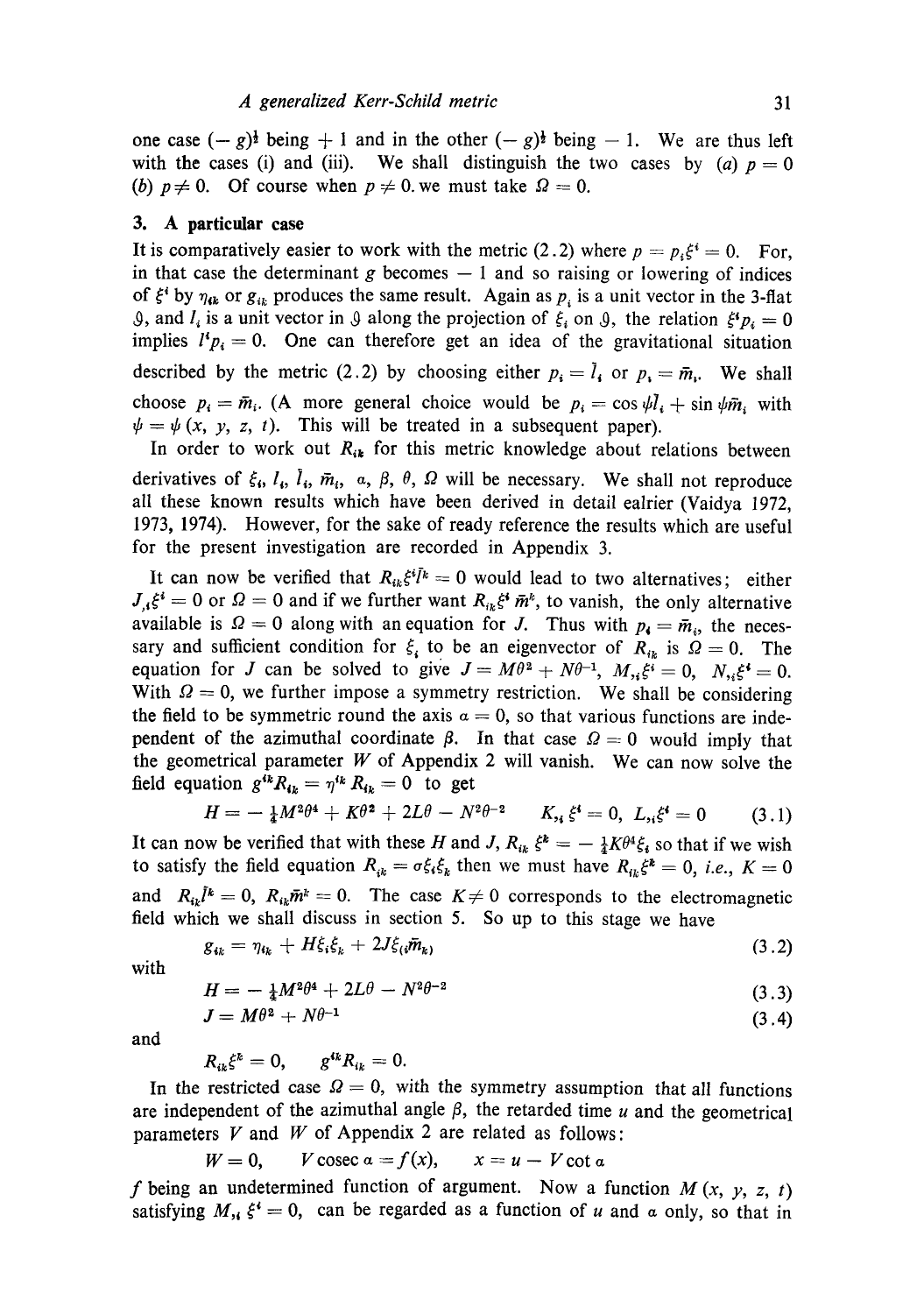(3.3) and (3.4) we may take  $M = M(u, a)$  and  $N = N(u, a)$ ,  $L = L(u, a)$  as undetermined functions of  $u$  and  $\alpha$ .

The form of  $R_{ik} l^k$  is given in Appendix 4. On setting  $R_{ik} l^k = 0$ , we get three equations

$$
M=0 \tag{3.5}
$$

$$
V N_{\mathbf{u}} + N V_{\mathbf{u}} + N \cot a - N_a = 0 \qquad (3.6)
$$

$$
VL_{\mathbf{u}} + 3LV_{\mathbf{u}} - L_{\mathbf{a}} = 0 \tag{3.7}
$$

 $N_{\rm u} = \partial N/\partial u$ , etc. It can now be verified that with equations (3.5), (3.6) and (3.7),  $R_{ik}\tilde{m}^*$  identically vanishes.

Equations  $(3.6)$  and  $(3.7)$  can be solved to get

$$
N = n(x) \sin \alpha (f' \cos \alpha + 1)^{-1}
$$
 (3.8)

$$
L = m(x) (f' \cos a + 1)^{-3}
$$
 (3.9)

n and m are undetermined functions of x and *f'* denotes *df/dx.*  Finally, we get  $R_{ik}\lambda^i\lambda^k = -\theta^2 L_{ik}$  so that  $R_{ik} = \sigma \xi_i \xi_k$ ,  $\sigma = -\theta^2 L_{ik}$ .

### **4. Explicit line element**

In order to write down the metric in an explicit form we use  $(x, \alpha, \beta, r)$  as coordinates. x is already defined above as  $x = u - V \cot \alpha$ ,  $\alpha$  and  $\beta$  are spherical angles of  $l_{\alpha}$ and  $r$  is defined as

$$
r=-x+t=-u+V\cot a+t.
$$

The metric (2.2) with H and J defined by  $(3.3)$ ,  $(3.4)$ ,  $(3.8)$  and  $(3.9)$  can now be written in the full form

$$
ds^{2} = -r^{2} (da^{2} + \sin^{2} ad\beta^{2}) + 2 (f' \cos a + 1) dx dr
$$
  
+ 
$$
[1 - f'^{2} + 4m(x) r^{-1} (f' \cos a + 1)^{-1} - 4r^{2} \sin^{2} a n^{2} (x)] dx^{2}
$$
  
- 
$$
2rf' \sin a dx da + r^{2} \sin^{2} a n (x) dx d\beta
$$
 (4.1)

Special cases: (i) when  $f' = 0$ ,  $V_u = 0$  and we get  $V = k \sin \alpha$  where k is the constant of integration which by a Lorentz transformation can be made to vanish. So  $V = 0$  and the metric (4.1) reduces to

$$
ds^{2} = - r^{2} (d\sigma^{2} + \sin^{2}\alpha d\beta^{2}) + 2du dr +
$$
  
+ [1 + 4m (u) r<sup>-1</sup> -  $\frac{1}{4}r^{2} \sin^{2}\alpha n^{2}(u)] du^{2} - r^{2} \sin^{2}\alpha n(u) du d\beta.$ 

This metric is the transform of the solution obtained by Vaidya and Pandya (1966) and also of the well-known Robinson-Trautman metric (Robinson and Trautman 1962). Further, when  $n = 0$  it reduces to the radiating star metric (Vaidya 1953).

(ii) If  $f' =$  constant, it can be verified that the metric  $(4.1)$  is the transform of the metric of Vaidya and Pandya (1966) when the origin is given a uniform velocity *f'* along z-axis.

The general solution  $f' \neq$  constant derived here represents the gravitational field when the source of the Robinson-Trautman field is given an arbitrary acceleration.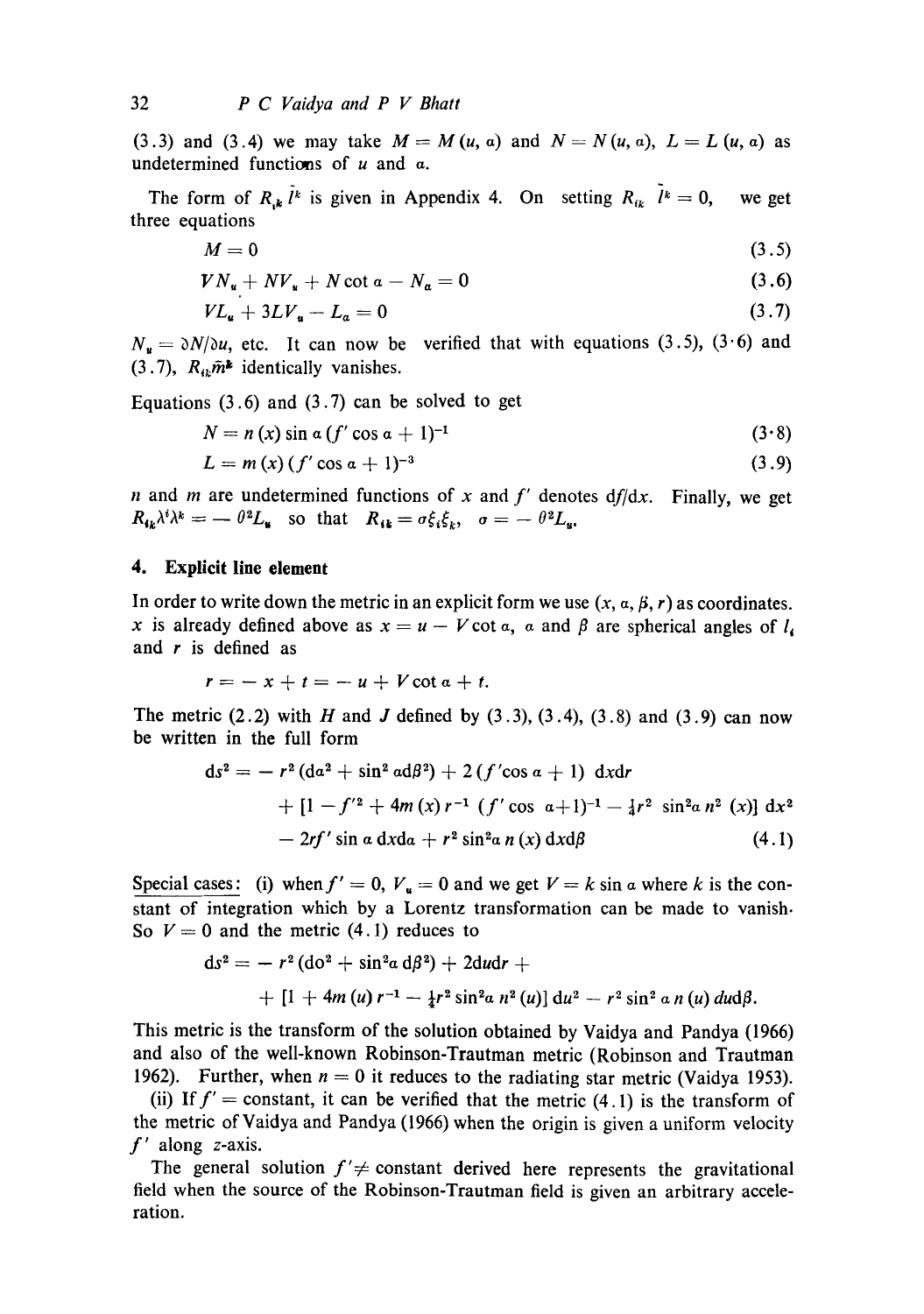### **5. The electromagnetic case**

It can now be verified that the metric (4.1) also represents the null solution of Einstein-Maxwell equations.

$$
R_{ik} = -8\pi E_{ik}
$$

where  $E_{ik}$  is the electromagnetic energy tensor corresponding to the four potential  $\phi_i = q(x) (f' \cos \alpha + 1)^{-1} \xi_i, q(x)$  being an undetermined function of x. This of course follows from Robinson's theorem (1961) because in this case  $\xi_i = (f' \cos \alpha + 1) x_i$  so that all the conditions of that theorem are satisfied. The corresponding electromagnetic field is null.

The case of a non-null electromagnetic field can also be incorporated in the present scheme by taking K defined in section 3 above as not equal to zero. When  $K \neq 0$ it is possible to determine the metric form  $(1.3)$  so as to satisfy the field equations,

$$
R_{ik} = -\, 8\pi E_{ik} + \sigma \xi_i \xi_k
$$

 $E_{ik}$  being the electromagnetic energy tensor. Details of this case will be discussed elsewhere.

# **Appendix 1**

$$
{\begin{aligned}\n\{\iota_k^i\} \ \xi_i &= (1 + Jp)^{-1} \left[ Jp\xi_{(k,1)} + pJ, \, \iota_k \xi_{1} \right] + J\xi^a \left( p_{[a,k]} \ \xi_i + p_{[a,l]} \ \xi_k \right) \\
&\quad - (J_{,a}\xi^a) \ \xi_{(k}p_{l)} - \frac{1}{2} \left( H_{,a}\xi^a \right) \xi_k \xi_l \\
\{\iota_k^i\} \ \xi^i &= (1 + Jp)^{-1} \left[ \frac{1}{2} \left\{ H_{,a} \ \xi^a + J(J_{,a}\xi^a) + J^2 p_{a,b} \xi^a p^b + Jp(J_{,a}p^a) \right\} \ \xi_k \\
&\quad + Jp_{(k,1)} \ \xi^l + \frac{1}{2} \left( J_{,a}\xi^a \right) p_k + \frac{1}{2} pJ_{,k} - J^2 p p^l \ \xi_{[1,k]} \right] \ \xi^i + \frac{1}{2} \left( J_{,a}\xi^a \right) \ \xi_k p_u \\
&\quad + pJ\eta^{nI} \ \xi_{[1,k]} + J\eta^{nI} \ p_{[1,a]} \ \xi^a \ \xi_k - \frac{1}{2} p\eta^{na} J_{,a} \xi_k\n\end{aligned}
$$

# **Appendix 2**

The retarded time  $u$  and the geometrical parameters  $V$  and  $W$  are given by

$$
u = -x \sin a \cos \beta - y \sin a \sin \beta - z \cos a + t
$$
  

$$
V = x \cos a \cos \beta + y \cos a \sin \beta - z \sin a
$$
  

$$
W = x \sin \beta - y \cos \beta
$$

# **Appendix 3**

The following results of null geometry of  $\mathcal{M}$  in terms of the tetrad  $(\lambda_i, l_i, \bar{l}_i, \bar{m}_i)$ given by Vaidya (1974) are reproduced here for ready reference. An occasional change of sign in some results is due to the fact that in Vaidya (1974)  $\xi_i$  is taken as  $\lambda_i + l_i$ , whereas in the present investigation we are taking the " outward moving radiation"  $\xi_i = \lambda_i - l_i$ 

$$
l_{i,k} = \tilde{l}_i a_{,k} + \tilde{m}_i \sin \alpha \beta_{,k} = -\xi_{i,k}
$$
  
\n
$$
m_{i,k} = \tilde{m}_i \beta_{,k}
$$
  
\n
$$
\tilde{l}_{i,k} = -l_i a_{,k} + \tilde{m}_i \cos \alpha \beta_{,k}
$$
  
\n
$$
\tilde{m}_{i,k} = -m_i \beta_{,k}
$$
  
\n
$$
3
$$

$$
\mathbf{P} \leftarrow
$$